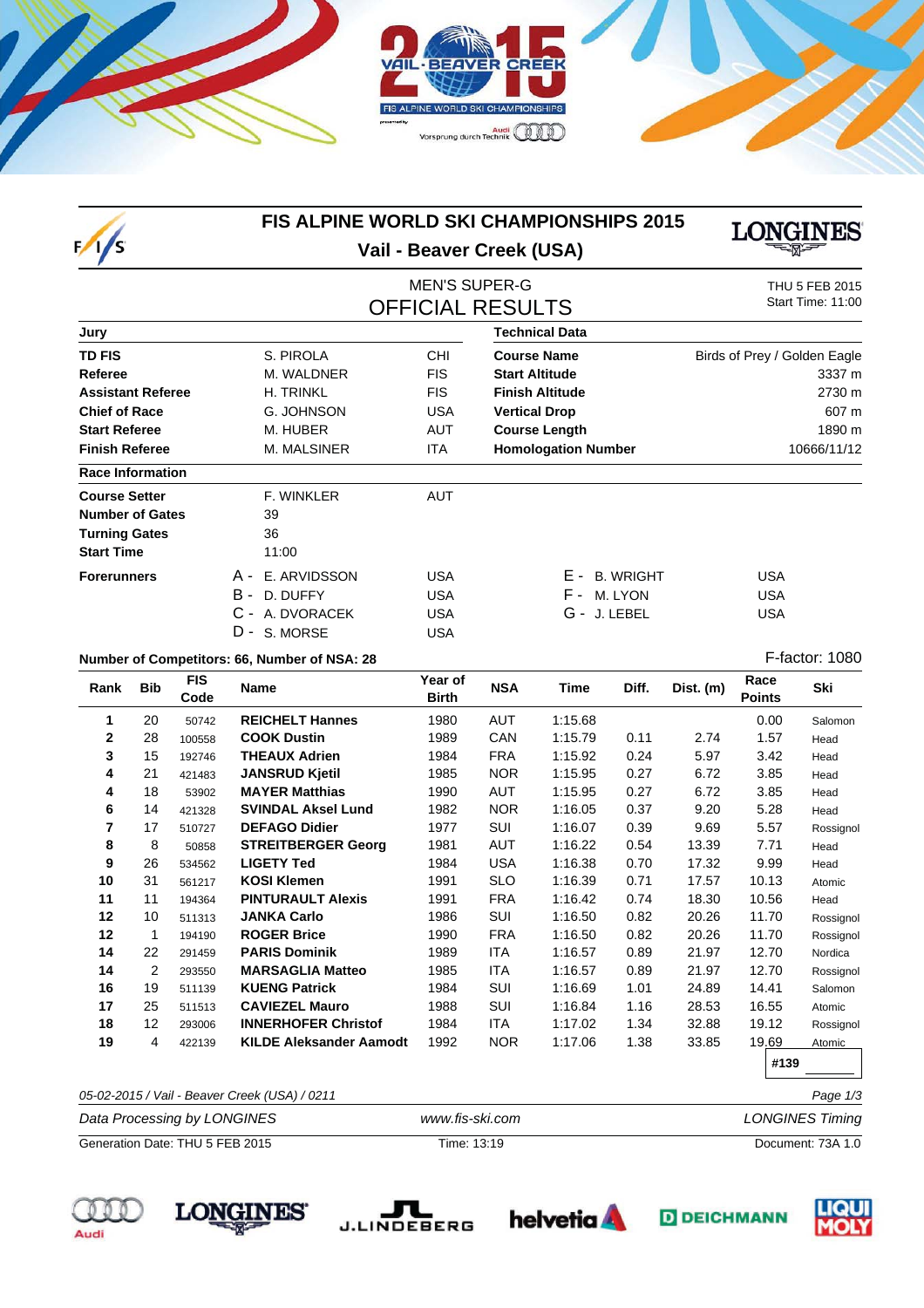

# **FIS ALPINE WORLD SKI CHAMPIONSHIPS 2015 Vail - Beaver Creek (USA)**



MEN'S SUPER-G<br>
FICIAL RESLILTS<br>
FICIAL RESLILTS **OFFICIAL RESULTS** 

|                                 |            |                                    | Number of Competitors: 66, Number of NSA: 28  |                         |            |             |       |                        |                       | F-factor: 1080    |
|---------------------------------|------------|------------------------------------|-----------------------------------------------|-------------------------|------------|-------------|-------|------------------------|-----------------------|-------------------|
| Rank                            | <b>Bib</b> | <b>FIS</b><br>Code                 | <b>Name</b>                                   | Year of<br><b>Birth</b> | <b>NSA</b> | <b>Time</b> | Diff. | Dist. (m)              | Race<br><b>Points</b> | Ski               |
| 20                              | 30         | 533866                             | <b>NYMAN Steven</b>                           | 1982                    | <b>USA</b> | 1:17.12     | 1.44  | 35.29                  | 20.55                 | Fischer           |
| 20                              | 13         | 530939                             | <b>WEIBRECHT Andrew</b>                       | 1986                    | <b>USA</b> | 1:17.12     | 1.44  | 35.29                  | 20.55                 | Head              |
| 22                              | 27         | 103612                             | <b>PRIDY Morgan</b>                           | 1990                    | CAN        | 1:17.30     | 1.62  | 39.61                  | 23.12                 | Atomic            |
| 23                              | 33         | 200379                             | <b>SANDER Andreas</b>                         | 1989                    | <b>GER</b> | 1:17.37     | 1.69  | 41.28                  | 24.12                 | Atomic            |
| 24                              | 16         | 54005                              | <b>STRIEDINGER Otmar</b>                      | 1991                    | AUT        | 1:17.39     | 1.71  | 41.76                  | 24.40                 | Blizzard          |
| 25                              | 5          | 202059                             | <b>FERSTL Josef</b>                           | 1988                    | <b>GER</b> | 1:17.50     | 1.82  | 44.38                  | 25.97                 | Head              |
| 26                              | 7          | 292514                             | <b>HEEL Werner</b>                            | 1982                    | <b>ITA</b> | 1:17.53     | 1.85  | 45.10                  | 26.40                 | Atomic            |
| 27                              | 38         | 103271                             | <b>THOMSEN Benjamin</b>                       | 1987                    | CAN        | 1:17.64     | 1.96  | 47.71                  | 27.97                 | Head              |
| 28                              | 6          | 202196                             | <b>BRANDNER Klaus</b>                         | 1990                    | <b>GER</b> | 1:17.83     | 2.15  | 52.21                  | 30.68                 |                   |
| 29                              | 36         | 561255                             | <b>CATER Martin</b>                           | 1992                    | <b>SLO</b> | 1:18.10     | 2.42  | 58.56                  | 34.53                 | Stoeckli          |
| 30                              | 24         | 191740                             | <b>CLAREY Johan</b>                           | 1981                    | <b>FRA</b> | 1:18.34     | 2.66  | 64.17                  | 37.96                 | Head              |
| 31                              | 48         | 481327                             | <b>TRIKHICHEV Pavel</b>                       | 1992                    | <b>RUS</b> | 1:18.38     | 2.70  | 65.11                  | 38.53                 | Rossignol         |
| 32                              | 35         | 380292                             | <b>ZRNCIC-DIM Natko</b>                       | 1986                    | CRO        | 1:18.42     | 2.74  | 66.04                  | 39.10                 | Atomic            |
| 33                              | 40         | 380341                             | <b>ULLRICH Max</b>                            | 1994                    | CRO        | 1:18.73     | 3.05  | 73.22                  | 43.53                 |                   |
| 34                              | 51         | 700830                             | <b>ZAMPA Adam</b>                             | 1990                    | <b>SVK</b> | 1:18.82     | 3.14  | 75.29                  | 44.81                 | Salomon           |
| 35                              | 55         | 150644                             | <b>KRYZL Krystof</b>                          | 1986                    | <b>CZE</b> | 1:18.87     | 3.19  | 76.44                  | 45.52                 | Blizzard          |
| 36                              | 56         | 40506                              | <b>ROBERTSON Sam</b>                          | 1993                    | <b>AUS</b> | 1:19.29     | 3.61  | 86.05                  | 51.52                 |                   |
| 37                              | 53         | 370031                             | <b>ALESSANDRIA Arnaud</b>                     | 1993                    | <b>MON</b> | 1:19.41     | 3.73  | 88.78                  | 53.23                 |                   |
| 38                              | 46         | 110324                             | <b>VON APPEN Henrik</b>                       | 1994                    | CHI        | 1:19.69     | 4.01  | 95.10                  | 57.23                 |                   |
| 39                              | 41         | 958402                             | <b>TRAVERS Dean</b>                           | 1996                    | CAY        | 1:19.80     | 4.12  | 97.58                  | 58.79                 |                   |
| 40                              | 47         | 170131                             | <b>FAARUP Christoffer</b>                     | 1992                    | <b>DAN</b> | 1:19.98     | 4.30  | 101.61                 | 61.36                 | Atomic            |
| 41                              | 60         | 700879                             | <b>ZAMPA Andreas</b>                          | 1993                    | <b>SVK</b> | 1:19.99     | 4.31  | 101.84                 | 61.51                 | Salomon           |
| 42                              | 49         | 150495                             | <b>VRABLIK Martin</b>                         | 1982                    | CZE        | 1:20.39     | 4.71  | 110.73                 | 67.21                 | Voelkl            |
| 43                              | 42         | 30149                              | <b>SIMARI BIRKNER C.</b>                      | 1980                    | ARG        | 1:20.43     | 4.75  | 111.62                 | 67.79                 |                   |
| 44                              | 57         | 410365                             | <b>BARWOOD Adam</b>                           | 1992                    | <b>NZL</b> | 1:20.80     | 5.12  | 119.76                 | 73.07                 |                   |
| 45                              | 54         | 380361                             | <b>RODES Istok</b>                            | 1996                    | CRO        | 1:22.04     | 6.36  | 146.52                 | 90.76                 |                   |
| 46                              | 61         | 110269                             | <b>CARVALLO Nicolas</b>                       | 1991                    | CHI        | 1:23.02     | 7.34  | 167.10                 | 104.75                |                   |
| 47                              | 59         | 670037                             | <b>ZAKURDAEV Igor</b>                         | 1987                    | KAZ        | 1:23.21     | 7.53  | 171.03                 | 107.46                | Atomic            |
| 48                              | 63         | 690722                             | <b>MYTSAK Dmytro</b>                          | 1995                    | <b>UKR</b> | 1:24.16     | 8.48  | 190.44                 | 121.01                |                   |
| 49                              | 65         | 240139                             | <b>KEKESI Marton</b>                          | 1995                    | <b>HUN</b> | 1:25.84     | 10.16 | 223.70                 | 144.99                |                   |
| 50                              | 66         | 710320                             | <b>LAIKERT Igor</b>                           | 1991                    | <b>BIH</b> | 1:26.22     | 10.54 | 231.04                 | 150.41                |                   |
|                                 |            | <b>DID NOT START: 1 competitor</b> |                                               |                         |            |             |       |                        |                       |                   |
|                                 | 50         | 670052                             | <b>KHUBER Martin</b>                          | 1992                    | KAZ        |             |       |                        |                       |                   |
|                                 |            |                                    | <b>DID NOT FINISH: 15 competitors</b>         |                         |            |             |       |                        |                       |                   |
|                                 | 3          | 530874                             | <b>GANONG Travis</b>                          | 1988                    | <b>USA</b> |             |       |                        |                       | Atomic            |
|                                 | 9          | 532431                             | <b>MILLER Bode</b>                            | 1977                    | <b>USA</b> |             |       |                        |                       | Head              |
|                                 | 23         | 102899                             | <b>OSBORNE-PARADIS Manuel 1984</b>            |                         | CAN        |             |       |                        |                       | Rossignol         |
|                                 | 29         | 150398                             | <b>BANK Ondrej</b>                            | 1980                    | CZE        |             |       |                        |                       | Nordica           |
|                                 | 32         | 380260                             | <b>KOSTELIC Ivica</b>                         | 1979                    | <b>CRO</b> |             |       |                        |                       | Fischer           |
|                                 | 34         | 180570                             | <b>ROMAR Andreas</b>                          | 1989                    | <b>FIN</b> |             |       |                        |                       | Head              |
|                                 | 37         | 561216                             | <b>KLINE Bostjan</b>                          | 1991                    | <b>SLO</b> |             |       |                        |                       | Stoeckli          |
|                                 | 39         | 481705                             | <b>GLEBOV Alexander</b>                       | 1983                    | <b>RUS</b> |             |       |                        |                       | Head              |
|                                 | 43         | 400281                             | <b>VAN HEEK Marvin</b>                        | 1991                    | <b>NED</b> |             |       |                        |                       | Salomon           |
|                                 | 44         | 410372                             | <b>PREBBLE Nick</b>                           | 1993                    | <b>NZL</b> |             |       |                        |                       |                   |
|                                 | 45         | 430429                             | <b>BYDLINSKI Maciej</b>                       | 1988                    | <b>POL</b> |             |       |                        |                       | Atomic            |
|                                 |            |                                    |                                               |                         |            |             |       |                        | #139                  |                   |
|                                 |            |                                    | 05-02-2015 / Vail - Beaver Creek (USA) / 0211 |                         |            |             |       |                        |                       | Page 2/3          |
| Data Processing by LONGINES     |            |                                    | www.fis-ski.com                               |                         |            |             |       | <b>LONGINES Timing</b> |                       |                   |
| Generation Date: THU 5 FEB 2015 |            |                                    |                                               | Time: 13:19             |            |             |       |                        |                       | Document: 73A 1.0 |
|                                 |            |                                    |                                               |                         |            |             |       |                        |                       |                   |